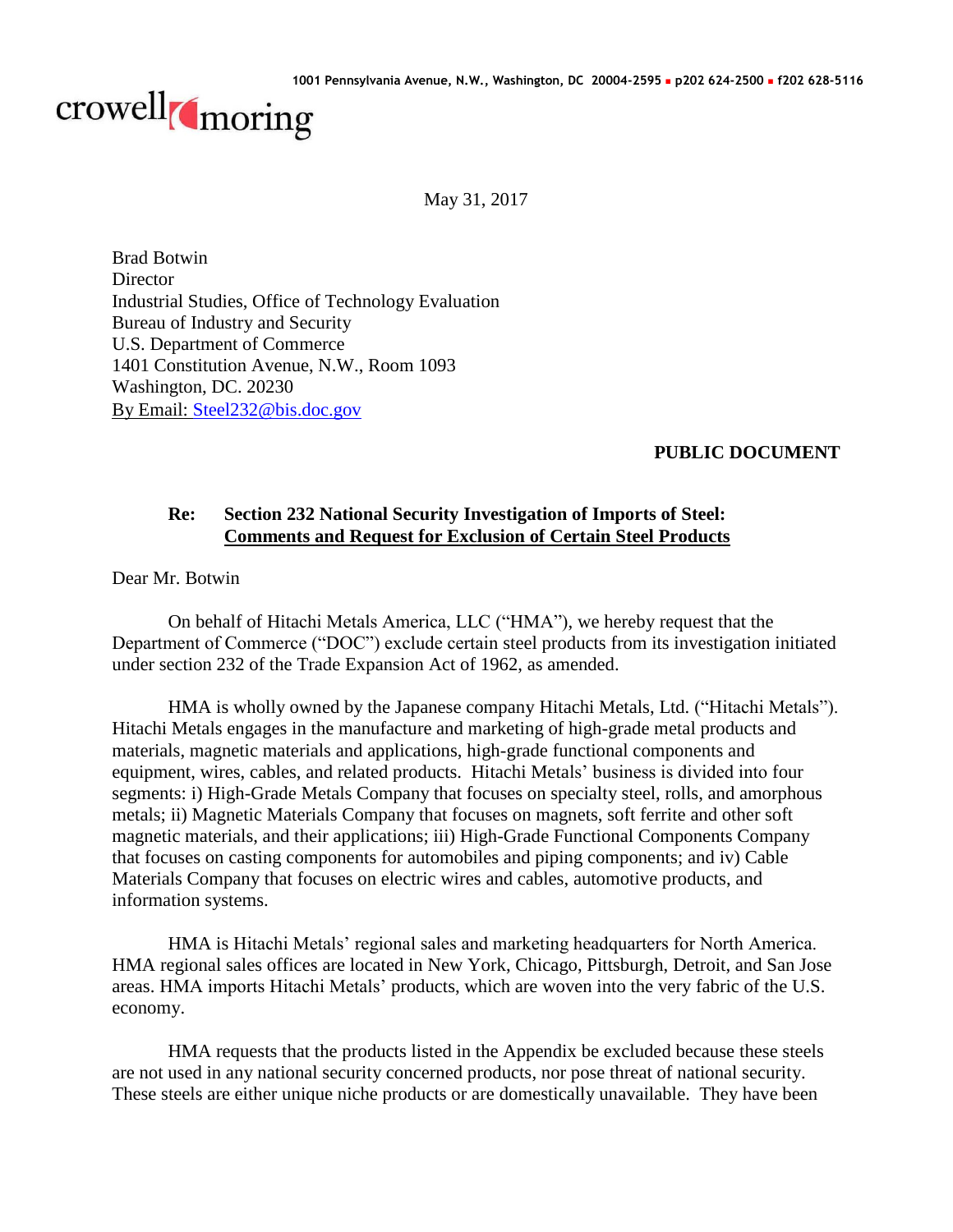historically excluded from trade remedy actions and safeguard actions<sup>1</sup>. Similarly, these steel products should be excluded from investigation or any remedy recommended by DOC under section 232 of the Trade Expansion Act of 1962, as amended.

Thank you for your consideration of HMA's request. If you have any questions, please contact us.

Respectfully submitted,

*/s/Daniel Cannistra* Daniel Cannistra

Counsel for Hitachi Metals America, LLC

<sup>&</sup>lt;sup>1</sup> See, e.g., Exclusion of Particular Products from Actions Under Section 203 of the Trade Act of 1974 With Regard to Certain Steel Products; and Conforming Changes to the Harmonized Tariff Schedule of the United States, 67 Fed. Reg. 16484, 16486 (April 5, 2002).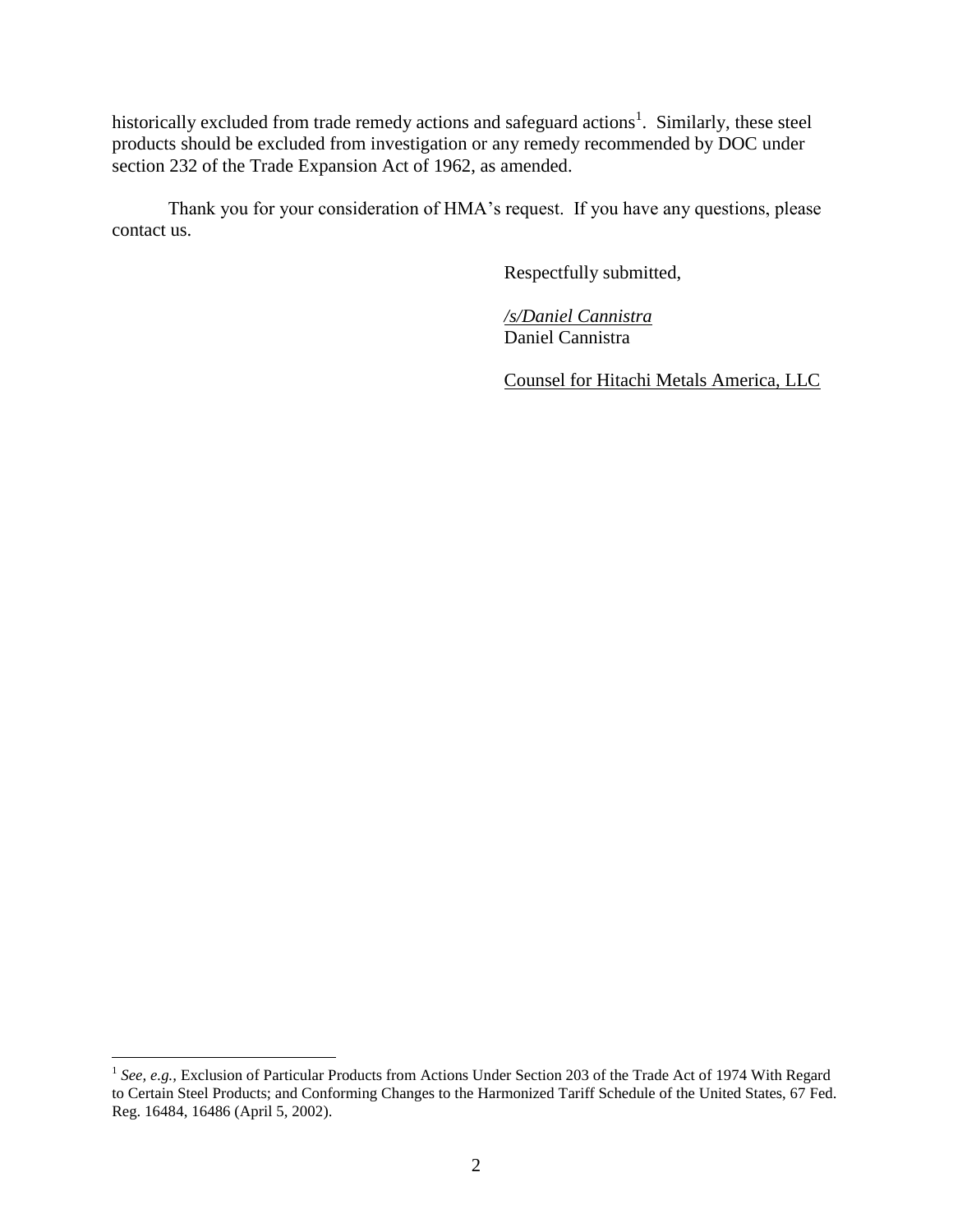### APPENDIX

#### List of Products for Exclusion

## **I. The following products have been historically excluded from safeguard actions and should similarly be excluded from section 232 action:**

(viii) flat-rolled products designated as X-508, as provided below<sup>2</sup>:

(B) flapper valve steel, hardened and tempered, surface polished, measuring in thickness less than or equal to 1.0 mm and in width less than or equal to 152.4 mm, containing by weight a carbon content greater than or equal to 0.90 percent and less than or equal to 1.05 percent, a silicon content greater than or equal to 0.15 percent and less than or equal to 0.35 percent, a manganese content greater than or equal to 0.30 percent and less than or equal to 0.50 percent, a phosphorus content of less than or equal to 0.03 percent and a sulfur content less than or equal to 0.006 percent, the foregoing having a tensile strength greater than or equal to 162 kgf/mm2 and hardness greater than or equal to 475 Vickers hardness number, having flatness less than 0.2 percent of nominal strip width, completely free from decarburization, spheroidal and fine within 1 percent to 4 percent (area percentage) and undissolved in the uniform tempered martensite, having nonmetallic sulfide inclusion with area percentage less than or equal to 0.04 percent and oxide inclusion with area percentage less than or equal to 0.05 percent, having a compressive stress of 10 to 40 Kgf/mm2; having the following surface roughness specifications: if thickness is less than or equal to 0.209 mm, will have roughness (RZ) less than or equal to 0.5 micrometer; if thickness is greater than 0.209 mm but less than or equal to 0.310 mm, will have roughness (RZ) of less than or equal to 0.6 micrometer; if thickness is greater than 0.310 mm but less than or equal to 0.440 mm, will have roughness (RZ) less than or equal to 0.7 micrometer; if thickness is greater than 0.440 mm but less than or equal to 0.560 mm, will have roughness (RZ) less than or equal to 0.8 micrometer; if thickness is greater than 0.560 mm, will have roughness (RZ) less than or equal to 1.0 micrometer.

(lxi) Stainless steel wire, designated as X–177 and meeting the characteristics described below<sup>3</sup>:

(A) ASL 813 rectangular or shaped wire, certified for use in the production of piston rings, the foregoing with chemical composition (percent by weight): carbon 0.60 to 0.70, silicon 0.25 to 0.50, manganese 0.20 to 0.50, phosphorus maximum

<sup>2</sup> *See* Presidential Documents, Proclamation 7529 of March 5, 2002, To Facilitate Positive Adjustment to Competition from Imports of Certain Steel Products, 67 Fed. Reg. 10553, 10561 (March 7, 2002).

<sup>&</sup>lt;sup>3</sup> See Exclusion of Particular Products from Actions under Section 203 of the Trade Act of 1974 With Regard to Certain Steel Products; Conforming Changes and Technical Corrections to the Harmonized Tariff Schedule of the United States, 67 Fed. Reg. 46221, 46234-35 (July 12, 2002).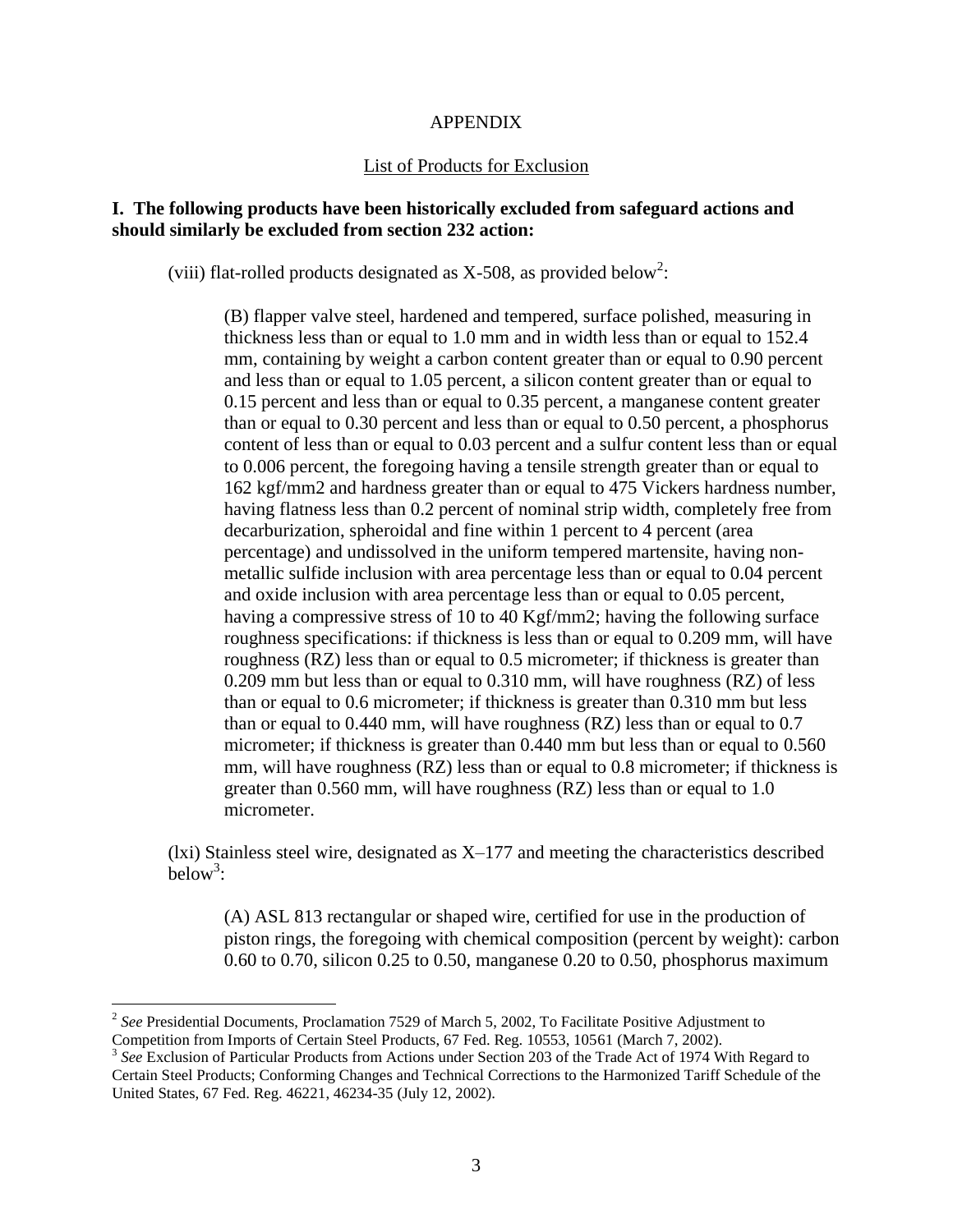0.03, sulfur maximum 0.03, chromium 13.00 to 14.00, molybdenum 0.20 to 0.40 and remainder iron; decarburization less than 0.01 mm; and edge camber maximum of 10 mm per 1,000 mm length;

(B) ASL 874 rectangular or shaped wire, certified for use in the production of piston rings, the foregoing with chemical composition (percent by weight): carbon 0.80 to 0.95, silicon 0.35 to 0.50, manganese 0.25 to 0.40, phosphorus maximum 0.04, sulfur maximum of 0.04, chromium 17.0 to 18.0, molybdenum 1.00 to 1.25, vanadium 0.08 to 0.15, cobalt 3.8 to 4.2 and remainder iron; edge camber maximum of 10 mm per 1,000 mm length; and decarburization less than 0.01 mm;

(C) ASL 857 rectangular or shaped wire, certified for use in the production of piston rings, the foregoing with chemical composition (percent by weight): carbon 0.60 to 0.75, silicon 0.30 to 0.45, manganese 0.25 to 0.40, phosphorus maximum 0.04, sulfur maximum 0.03, chromium 14.0 to 16.0, molybdenum 0.90 to 1.15, vanadium 0.20 to 0.30, cobalt 6.0 to 8.0 and remainder iron; edge camber maximum of 10 mm per 1,000 mm length; and decarburization less than 0.01 mm;

(D) ASL 817 rectangular or shaped wire, certified for use in the production of piston rings, the foregoing with chemical composition (percent by weight): carbon 0.80 to 0.95, silicon 0.35 to 0.50, manganese 0.25 to 0.40, phosphorus maximum of 0.04, sulfur maximum 0.04, chromium 17.0 to 18.0, molybdenum 1.0 to 1.25, vanadium 0.08 to 0.15 and remainder iron; edge camber maximum of 10 mm per 1,000 mm length; and decarburization less than 0.01 mm;

(E) ASL 801 flat or shaped wire, certified for use in the production of spacerexpander (piston oil) rings, the foregoing with chemical composition (percent by weight): carbon maximum 0.12, silicon maximum 1.00, manganese 5.50 to 7.50, phosphorus maximum 0.60 percent, sulfur maximum 0.030, nickel 3.50 to 5.50, chromium 16.00 to 18.00 and nitrogen not over 0.25 percent; heat treatment condition: if 3/4 hardened material, the hardness range between 59 and 67 when measured by the Rockwell Hardness Scale using 30 kilogram force load according to ASTM-E18 or hardness range between 386 and 485 when measured by the Vickers Hardness Scale using 1 kilogram force load according to ASTM-E92; if fully annealed material, hardness less than 260 when measured by the Vickers Hardness Scale using 1 kilogram force load according to ASTM–E92; microstructure uniformly solution treated or cold worked; and edge camber 8 mm maximum per 1000 mm length; or

(F) ASL 804 flat or shaped wire certified for use in the production of spacerexpanders, the foregoing with chemical composition (percent by weight): carbon maximum 0.08, silicon maximum 1.00, manganese maximum 2.00, phosphorus maximum 0.040, sulfur maximum 0.030, nickel 8.00 to 10.50 and chromium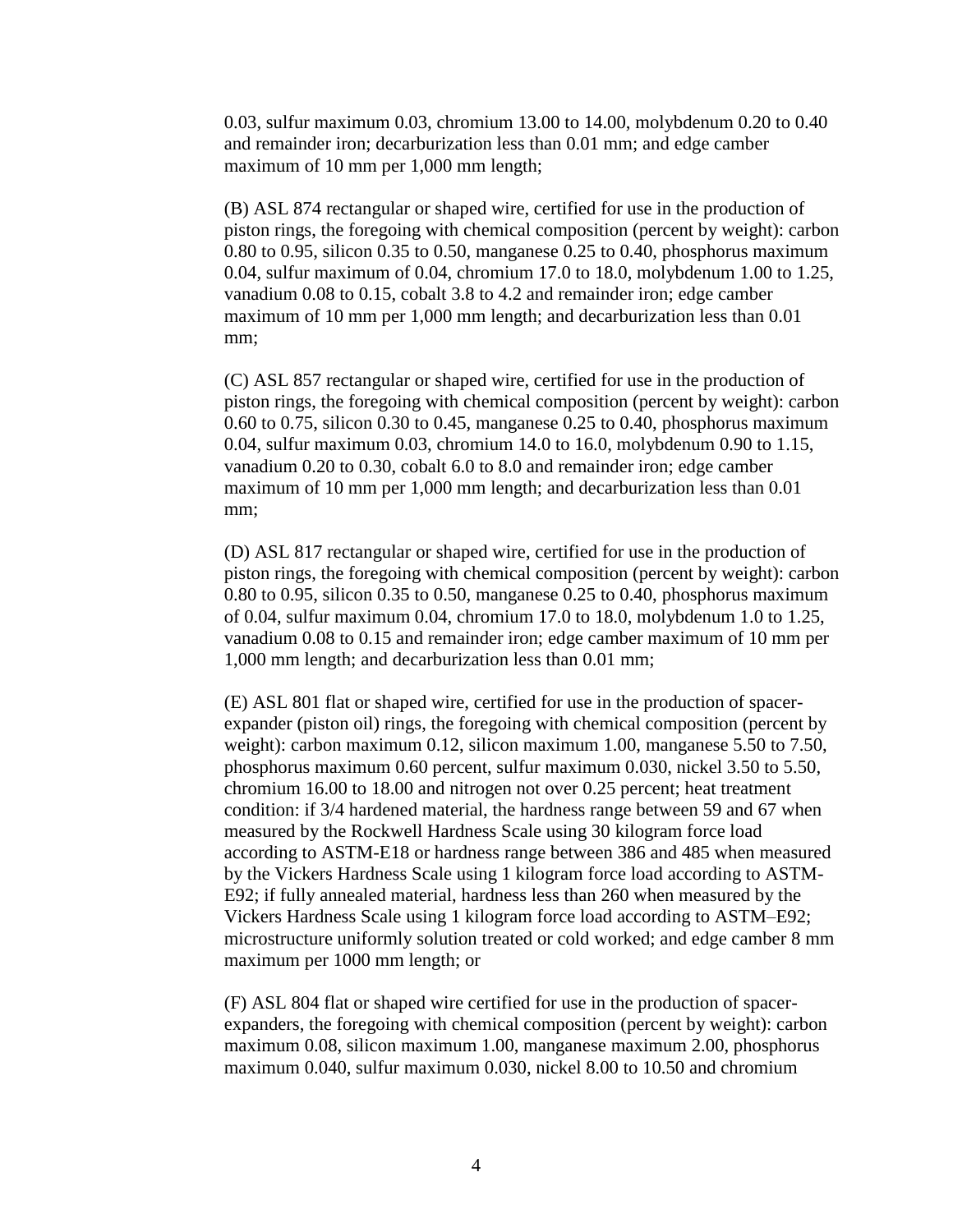18.00 to 20.00; edge camber 8 mm maximum per 1,000 mm length; microstructure uniformly solution treated or cold worked.

(cxxiv) Products designated as N–361 and sometimes referred to as (but not limited to) products known as "HPM1"; the foregoing including (I) hot-rolled flat-rolled products 4.75 mm or more in thickness and whether or not rough machined, (II) hot-rolled or hotforged hardened bars, whether or not rough machined, and (III) hardened bars, hotrolled, cold-formed and rough machined; all the foregoing with hardness 37 to 41 HRC defined by ASTM E-18; with uniform grain, heat-treated; with chemical composition (percent by weight): carbon 0.05 to 0.15, silicon not over 1.00, manganese 0.50 to 1.50, sulfur 0.05 to 0.15, nickel 2.50 to 3.50, molybdenum 0.20 to 0.70, copper 1.50 to 2.50, aluminum 0.80 to 1.50; mechanical properties as follows: 1,100 to1,350 MPa tensile strength and 15 percent minimum elongation in longitudinal direction; maximum Charpy-notch impact energy is 12 J in longitudinal direction.<sup>4</sup>

(xlvii) wire rod products known as "DSUS 70DH wire rod" and designated as **X-177**, the foregoing of stainless steel, having the following chemical composition (in percent by weight) carbon 0.60 - 0.70; silicon maximum 0.35; manganese 0.60 - 0.80; phosphorus maximum 0.30; sulfur maximum 0.010; chromium 12.50 - 13.50; with a delivered hardness of HRB 99 maximum and hardness after heat treatment of HRC minimum 58 (quenching 1050 oC for 20 - 30 minutes AC, sub-zero -73 oC for 1 HR, tempering 180  $\rm ^{1}$  oC for 1 Hr AC).<sup>5</sup>

(xi) Products designated as X-083, with the following characteristics<sup>6</sup>:

(C) Flat-rolled products having a width not over 600 mm, not further worked than hot rolled, of a thickness of 4.75 mm or greater, containing by weight 24 percent or more of nickel with or without other elements and composed according to specification ASTM F15.

# **II. The following items have also been excluded from antidumping cases and should be similarly excluded from section 232 action:**

1) Products Excluded from Antidumping Order on Stainless Steel Sheet & Strip In Coils from Japan, A-588-845<sup>7</sup>

<sup>&</sup>lt;sup>4</sup> See Exclusion of Particular Products from Actions under Section 203 of the Trade Act of 1974 With Regard to Certain Steel Products; Conforming Changes and Technical Corrections to the Harmonized Tariff Schedule of the United States, 67 Fed. Reg. 56182, 56190 (August 30, 2002).

<sup>5</sup> *See* Presidential Documents, Proclamation 7529 of March 5, 2002, To Facilitate Positive Adjustment to Competition from Imports of Certain Steel Products, 67 Fed. Reg. 10553, 10580 (March 7, 2002).

<sup>&</sup>lt;sup>6</sup> See Exclusion of Particular Products from Actions under Section 203 of the Trade Act of 1974 With Regard to Certain Steel Products; Conforming Changes and Technical Corrections to the Harmonized Tariff Schedule of the United States, 67 Fed. Reg. 46221, 46222 (July 12, 2002). 7 *See* Notice of Final Determination of Sales at Less Than Fair Value: Stainless Steel Sheet and Strip in Coils From

Japan, 64 Fed. Reg. 30574, 30575-76 (June 8, 1999)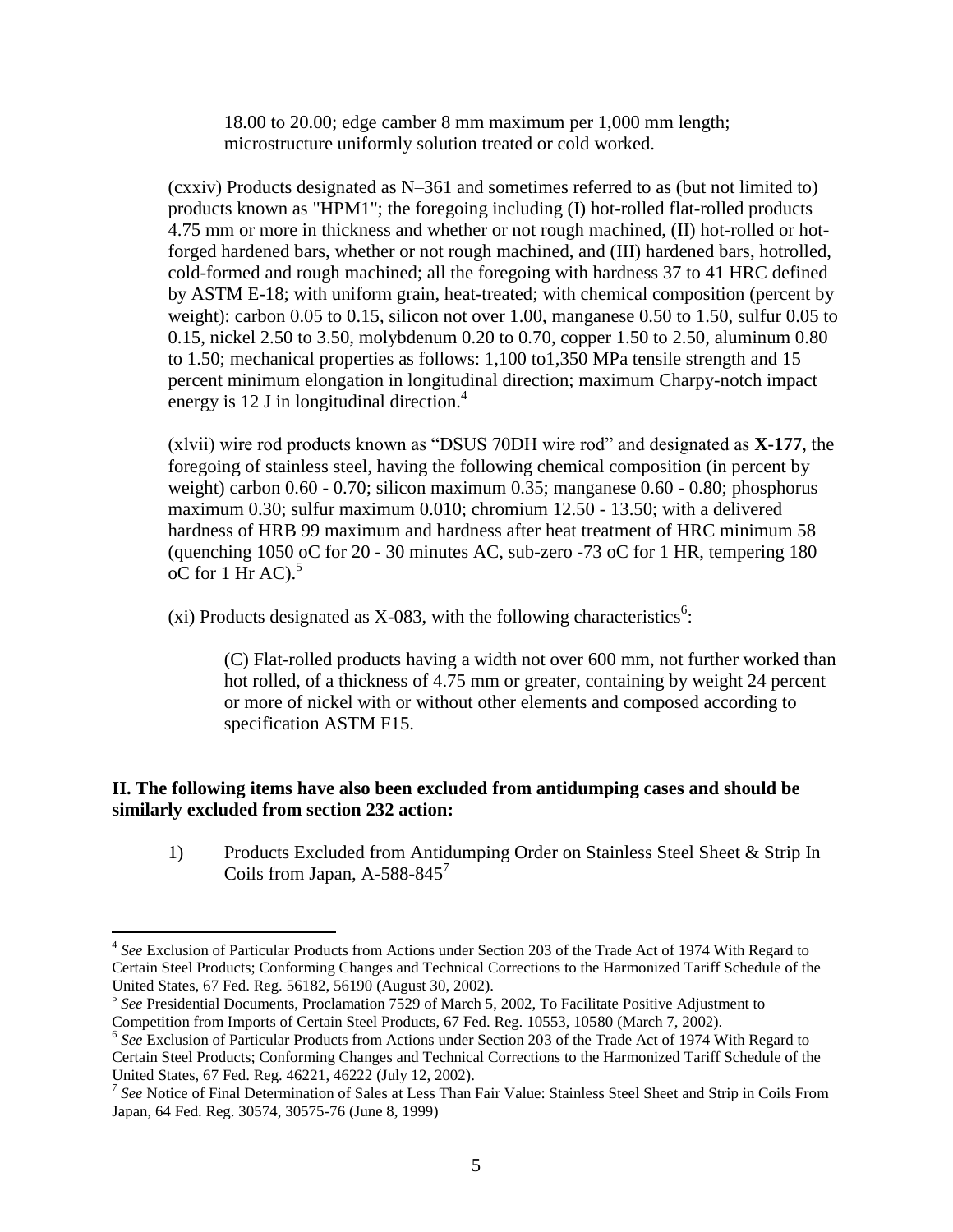- i. Razor Blade Steel. Razor blade steel is a flat-rolled product of stainless steel, not further worked than cold-rolled (cold-reduced), in coils, of a width of not more than 23 mm and a thickness of 0.266 mm or less, containing, by weight, 12.5 to 14.5 percent chromium, and certified at the time of entry to be used in the manufacture of razor blades. See Chapter 72 of the HTS, "Additional U.S. Note" 1(d).
- ii. Flapper Valve Steel. This product is defined as stainless steel strip in coils containing, by weight, between 0.37 and 0.43 percent carbon, between 1.15 and 1.35 percent molybdenum, and between 0.20 and 0.80 percent manganese. This steel also contains, by weight, phosphorus of 0.025 percent or less, silicon of between 0.20 and 0.50 percent, and sulfur of 0.020 percent or less. The product is manufactured by means of vacuum arc remelting, with inclusion controls for sulphide of no more than 0.04 percent and for oxide of no more than 0.05 percent. Flapper valve steel has a tensile strength of between 210 and 300 ksi, yield strength of between 170 and 270 ksi, plus or minus 8 ksi, and a hardness of between 460 and 590. Flapper valve steel is most commonly used to produce specialty flapper valves in compressors.
- iii. Hitachi Metals grades: GIN4 Mo, GIN5, GIN6. These three specialty stainless steels typically used in certain industrial blades and surgical and medical instruments are also excluded from the scope of this order. These include stainless steel strip in coils used in the production of textile cutting tools (e.g., carpet knives). This steel is similar to AISI grade 420 but containing, by weight, 0.5 to 0.7 percent of molybdenum. The steel also contains, by weight, carbon of between 1.0 and 1.1 percent, sulfur of 0.020 percent or less, and includes between 0.20 and 0.30 percent copper and between 0.20 and 0.50 percent cobalt. This steel is sold under proprietary names such as ``GIN4 Mo.'' The second excluded stainless steel strip in coils is similar to AISI 420-J2 and contains, by weight, carbon of between 0.62 and 0.70 percent, silicon of between 0.20 and 0.50 percent, manganese of between 0.45 and 0.80 percent, phosphorus of no more than 0.025 percent and sulfur of no more than 0.020 percent. This steel has a carbide density on average of 100 carbide particles per 100 square microns. An example of this product is "GIN5" steel. The third specialty steel has a chemical composition similar to AISI 420 F, with carbon of between 0.37 and 0.43 percent, molybdenum of between 1.15 and 1.35 percent, but lower manganese of between 0.20 and 0.80 percent, phosphorus of no more than 0.025 percent, silicon of between 0.20 and 0.50 percent, and sulfur of no more than 0.020 percent. This product is supplied with a hardness of more than Hv 500 guaranteed after customer processing, and is supplied as, for example, ``GIN6.''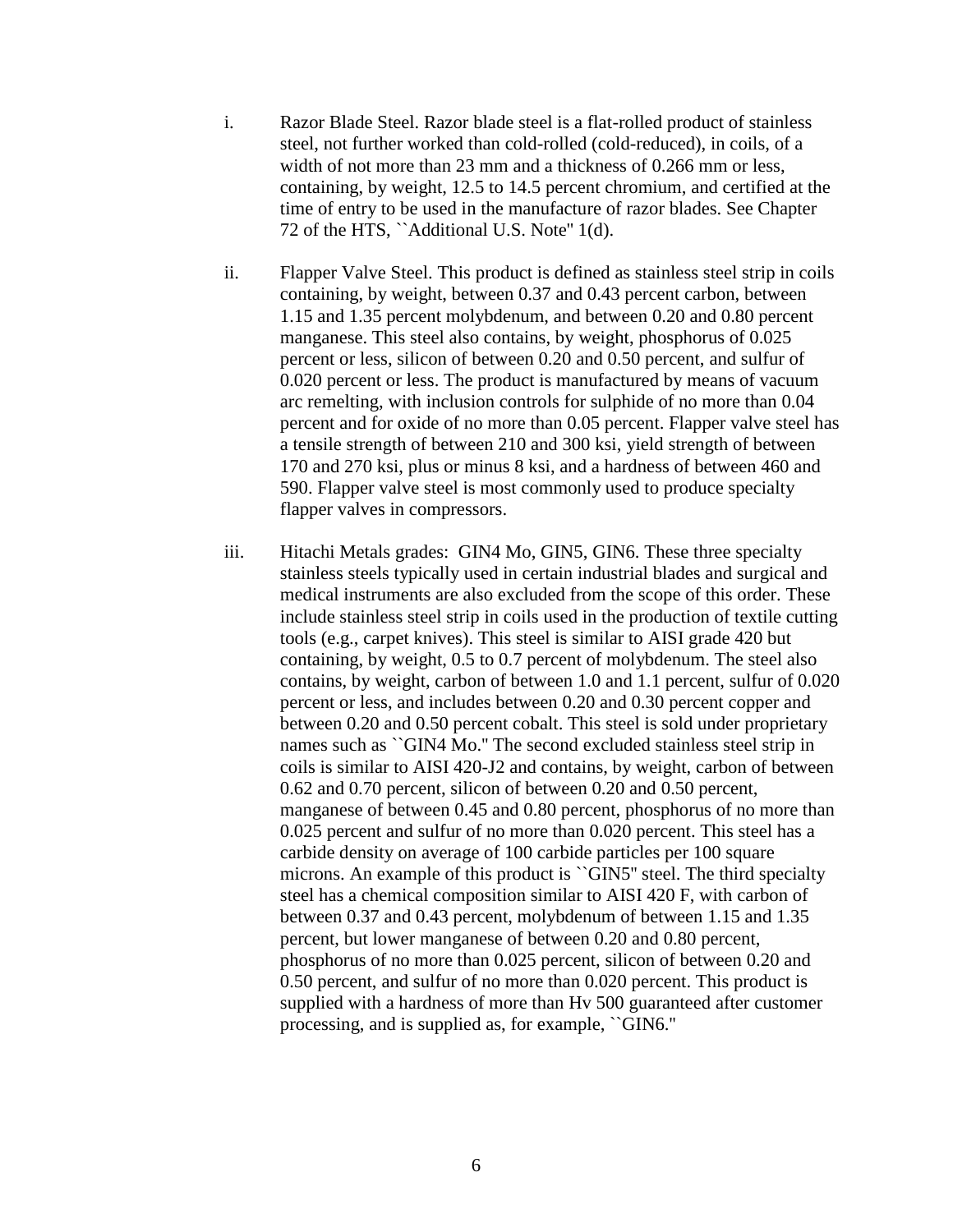- 2) Products excluded from Antidumping Duty Order on Cold Rolled Steel Flat Products from Japan, A-588-873<sup>8</sup>
	- i. Ultra-tempered automotive steel (PK). Ultra-tempered automotive steel is hardened, tempered, surface polished, and meets the following specifications:
		- Thickness: less than or equal to 1.0 mm;
		- Width: less than or equal to 330 mm;
		- Chemical composition:

| Element  |          |               | Mn      |              |                                  |
|----------|----------|---------------|---------|--------------|----------------------------------|
| Weight%: | $0.90 -$ | $0.15 - 0.35$ | $0.30-$ | Less than or | Less than or                     |
|          | 1.05     |               | 0.50    |              | equal to $0.03$ equal to $0.006$ |
|          |          |               |         |              |                                  |

- Physical properties:
	- o Width less than or equal to 150mm
	- o Flatness of less than 0.2% of nominal strip width
	- o Width of 150 to 330mm
	- o Flatness of less than 5 mm of nominal strip width
- Microstructure: Completely free from decarburization. Carbides are spheroidal and fine within 1% to 4% (area percentage) and are undissolved in the uniform tempered martensite;
- Surface roughness: less than or equal to  $0.80 \mu m$  Rz;
- Non-metallic inclusion:
	- o Sulfide inclusion less than or equal to 0.04% (area percentage)
	- o Oxide inclusion less than or equal to 0.05% (area percentage); and
- The mill test certificate must demonstrate that the steel is proprietary grade "PK" and specify the following:
	- o The exact tensile strength, which must be greater than or equal to 1600 N/mm²;
	- o The exact hardness, which must be greater than or equal to 465 Vickers hardness number;
	- o The exact elongation, which must be between 2.5% and 9.5%; and
	- o Certified as having residual compressive stress within a range of 100 to 400 N/mm².

ii. Tool Steel. Tool steels are defined as steels which contain the following combinations of elements in the quantity by weight respectively indicated: (i) more than 1.2 percent carbon and more than 10.5 percent chromium; or (ii) not less than 0.3 percent carbon and 1.25 percent or more but less than 10.5 percent chromium; or (iii) not less

<sup>8</sup> *See* Certain Cold-Rolled Steel Flat Products From Japan: Final Results of Critical Circumstances Review, and Revocation of Antidumping Duty Order, in Part, 82 Fed. Reg. 12337, 12339 (March 2, 2017).